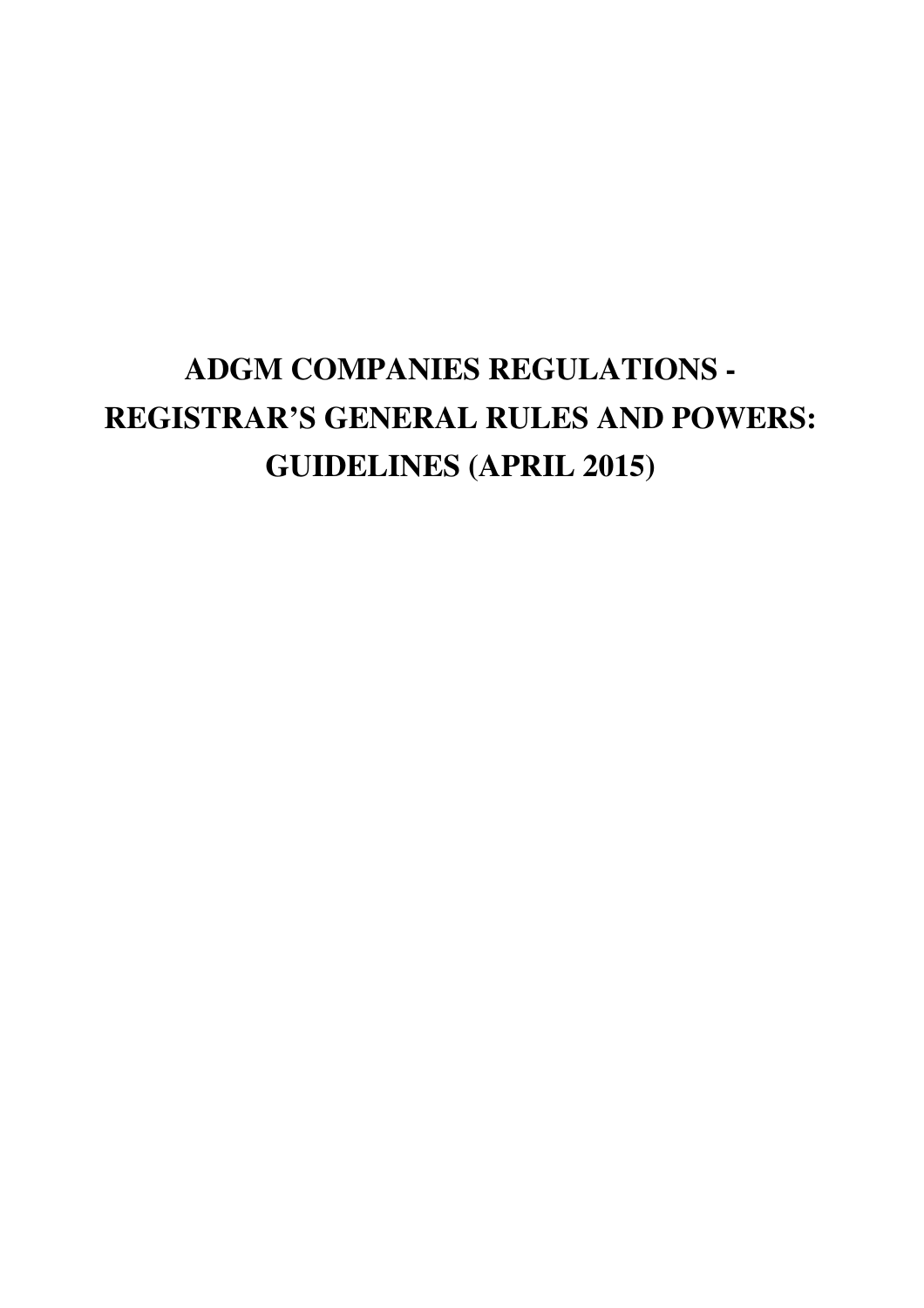## **CONTENTS**

## **Introduction**

**Chapter 1.** Powers which relate to the delivery of information

**Chapter 2.** Powers to amend the register

**Chapter 3. Other Registrar powers** 

**Chapter 4.** Quality of documents

**Chapter 5.** Further information

**This guide seeks to answer expected questions and provides information on completing the filings process. The guide is not drafted with unusual or complex transactions in mind. Specialist professional advice may be needed in those circumstances.**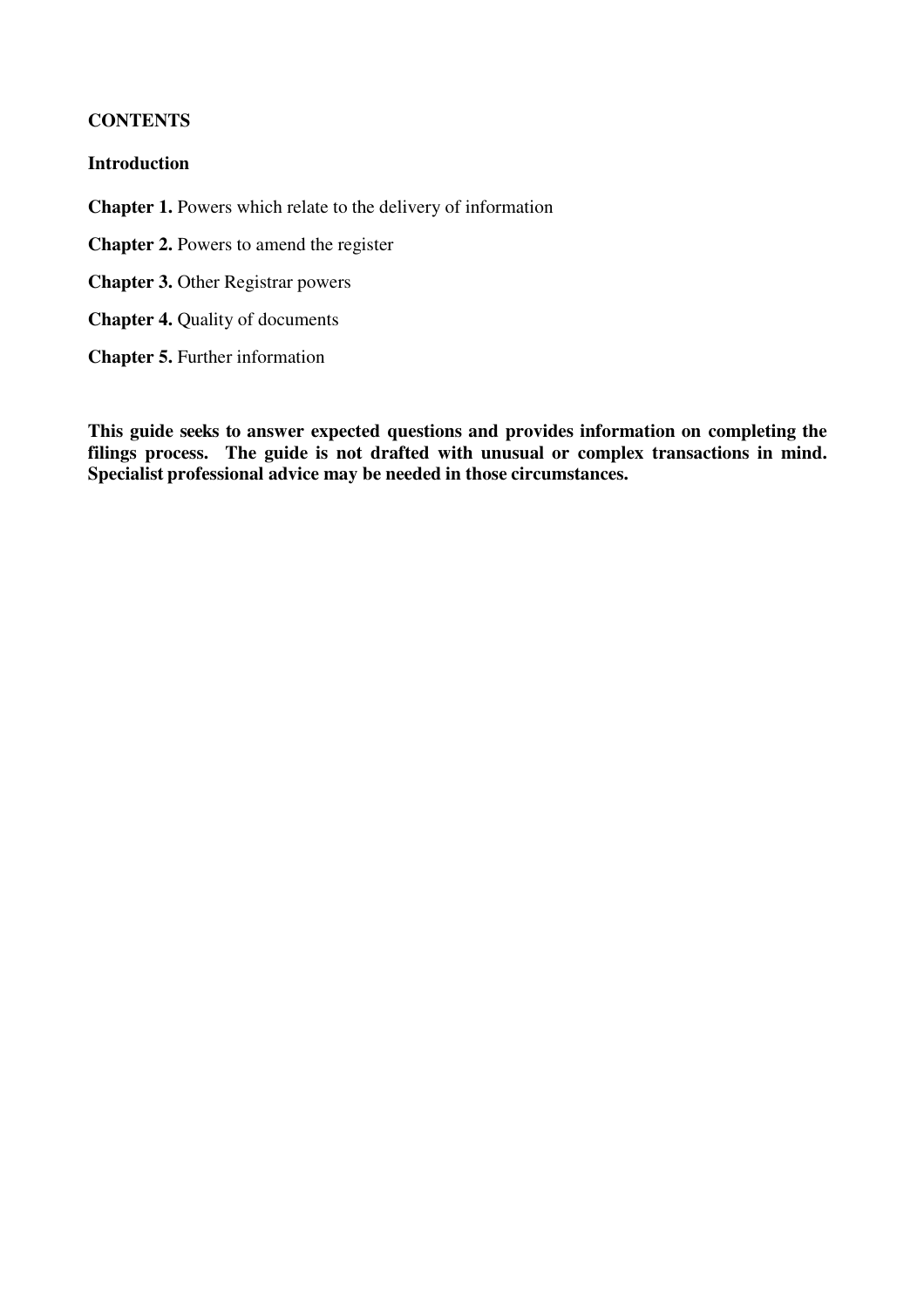# **INTRODUCTION**

The Registrar has a range of powers which are in Part 31 of Companies Regulations 2015 (the "**Companies Regulations**"). These include powers to:

- decide on the form, manner of delivery (including electronic delivery) and authentication of documents;
- amend the register in certain circumstances; and
- annotate the register in certain circumstances.

This guidance tells you what these powers are, and gives you an idea of how and when they work. They apply to all companies registered in the Abu Dhabi Global Market.

These Rules should be read alongside the more detailed Rules of the Registrar which are available on the Registrar's website at: www.adgm.com.

If you are in any doubt about the application of these powers please email our enquiries section on rb@adgm.com or call +971 2 3338888.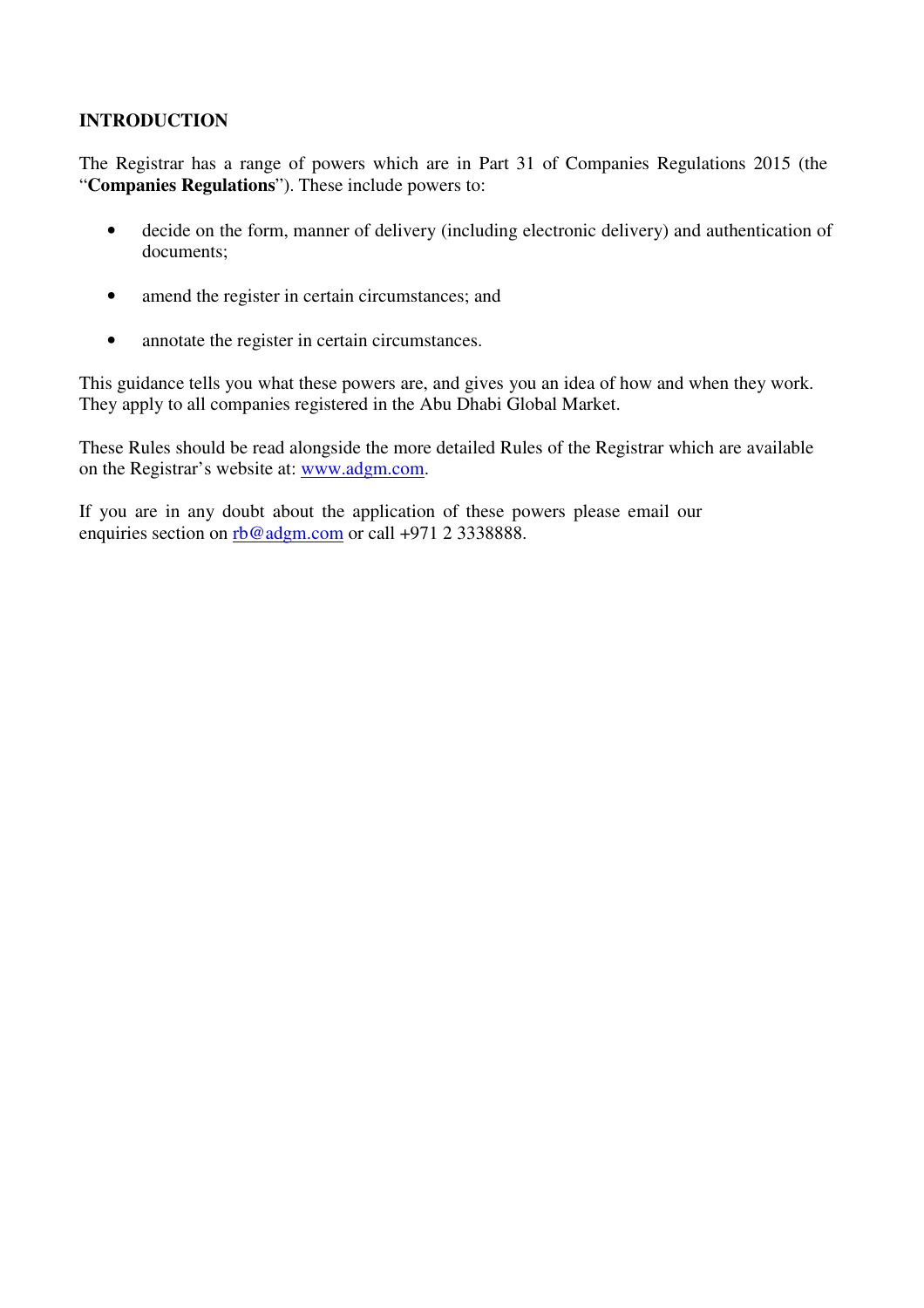# **Chapter 1 Powers which relate to the delivery of information**

## **1. Form, authentication & manner of delivery of documents**

Companies can deliver documents to the Registrar electronically via the Registrar's website or as paper forms. In all cases, those delivering documents must meet the Registrar's requirements on the format of the document, and the way in which it is delivered and signed; these are in addition to any other requirements set out in the Companies Regulations, or other applicable rules and laws in the Abu Dhabi Global Market.

## **Electronic delivery of documents**

The Registrar will publish rules on electronic filing to set out requirements for the form, authentication and manner of delivery of documents by electronic means. For companies filing electronically, the formats for individual documents will be shown on the website, as is the method of authentication. Once you have completed the document you submit it directly via the website.

# **Delivering paper documents**

For companies delivering paper documents, the Companies Regulations (Paper Form) Rules 2015 provide for the format of paper forms, setting out, for example, when prescribed forms must be used (and where they can be accessed), how to complete them (e.g. in black ink), who can sign them and how they must be delivered physically.

The rules also cover the other documents, such as annual accounts, which companies have to deliver to the Registrar.

# **2. Where can I see the forms and Registrar rules?**

The rules and associated paper forms and electronic formats for electronic filing are all available on the Registrar website. You can also ask for a hard copy by calling the Registrar on +971 2 3338888.

## **3. Delivery and receipt of documents (Section 945)**

A document is not delivered to the Registrar until the Registrar receives it. We have set out in the rules on paper delivery when documents are legally considered to have been delivered to the Registrar's office.

The opening hours of the Registrar's office are available on www.adgm.com.

# **4. What is meant by proper delivery of a document? (Section 946)**

A properly delivered document is one that meets all the requirements of the Registrar's rules and the legislation under which it is delivered. Generally, the Companies Regulations set out what the content of a document should be and the rules set out the form of the document, any requirements for authentication and where it must be delivered.

In particular, a document is properly delivered when:

it contains all the information required by the Companies Regulations;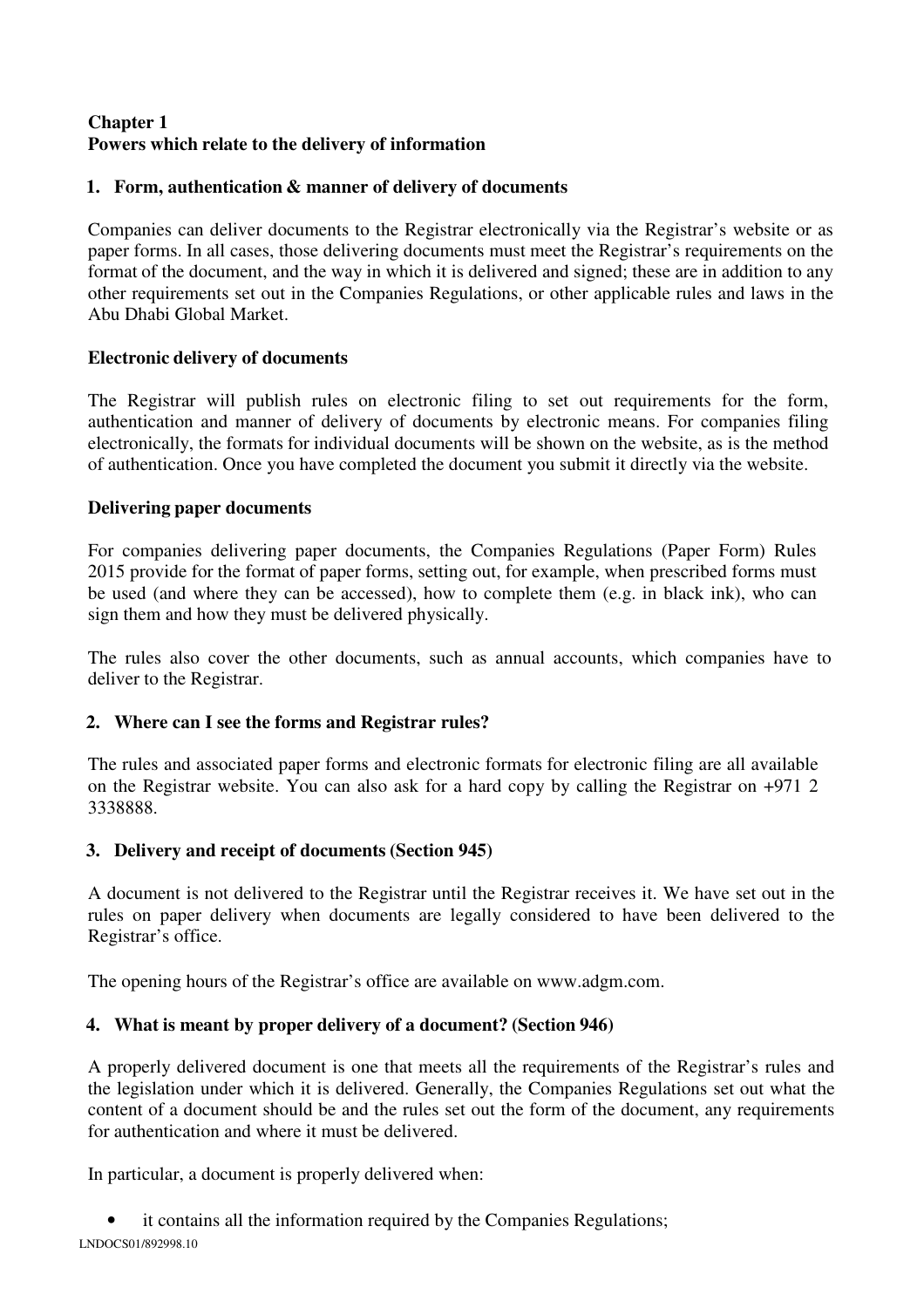- it meets all the requirements of the Companies Regulations and the Registrar's rules as to form, e.g. is in the right format (i.e. the right paper form or electronic format) and can be scanned or copied;
- it has been authenticated (by signature in the case of a paper form or by electronic authentication for electronic filing), and includes the company name and number where required;
- it has met any requirements for delivery, e.g. it has been sent electronically where the company has agreed with the Registrar that it will only file such documents electronically;
- it is in the English language using Roman script;
- it uses only permitted characters, being Roman script, in names and addresses;
- it meets the Registrar's requirements for certification or verification of a document as an accurate or correct copy or translation; and
- it is accompanied by the correct fee for the filing of the document.

## **5. What happens if my document is not properly delivered? (Section 947)**

In most cases, the Registrar will reject the document and will tell you what you need to do next in order to correct it. However, the Registrar may still accept a document that does not meet the requirements for proper delivery. For example, in a large document, it may not be apparent to the Registrar that something is missing or incorrect, and he may register it without noticing.

However, he would not accept a document that was not signed or otherwise properly authenticated, where the fee was not paid, or where information was missing. Each form contains guidance on how it should be completed.

## **6. If the Registrar accepts a document that is not properly delivered, does it cancel out the original requirement to deliver it properly?**

No. The fact that the Registrar has accepted and registered the document does not mean that the original requirement has been satisfied. As a result the obligation to file the document continues and any liabilities that arise from not doing so still apply.

The Registrar may decide to take further action after registration - for example, if a third party points out that it does not comply with the statutory obligations. In such cases the Registrar may write to the company asking them to deliver a replacement document, along with a EDF-RP01 covering form, that complies with all the requirements of proper delivery.

If the company delivers a replacement document with the appropriate EDF-RP01, the Registrar may then remove the original. If the company does not respond, the Registrar can send a notice to them giving them 14 days to file a document that complies with the requirements for proper delivery.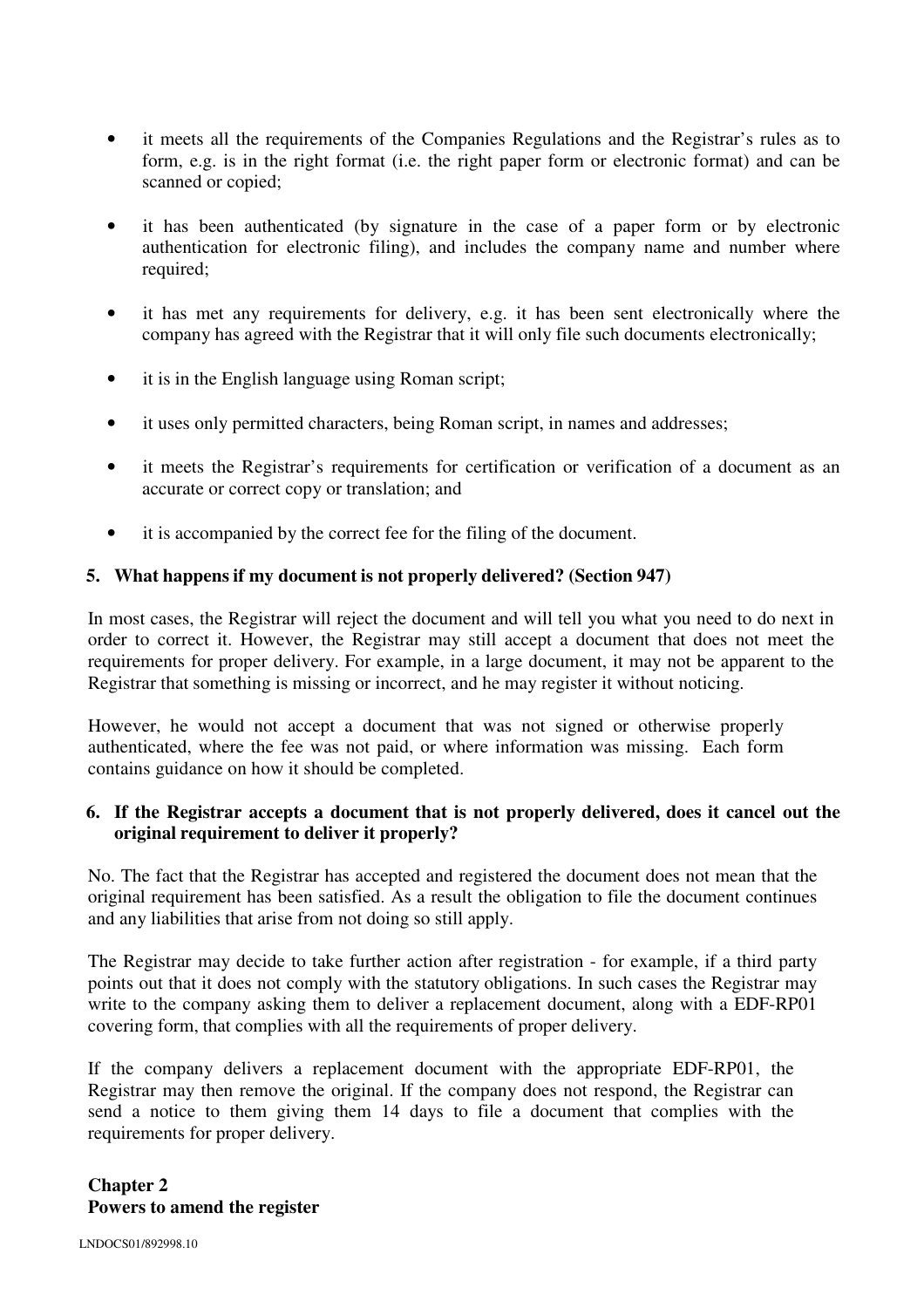The Companies Regulations specify the circumstances where the register can be amended or clarified. In most cases the circumstances are very specific and the Registrar's powers are limited. This Chapter sets out the powers and the circumstances when each of the powers can be exercised.

#### **1. What if a document contains unnecessary material? (Section 948)**

Sometimes companies send the Registrar information that they did not intend to. The Companies Regulations have made provision to address this problem in some circumstances so that the Registrar may be able to remove "unnecessary material" from the register.

Section 948 of the Companies Regulations defines "unnecessary material" as material that:

- is not necessary to fulfil a statutory obligation under the Companies Regulations; and
- is not specifically authorised to be delivered to the Registrar.

The Registrar must be satisfied that the information meets both parts of that definition before he can consider whether or not it can be removed.

Often information cannot be removed as it does not meet both parts of the definition.

In cases that do not meet the definition for unnecessary material the company may consider applying to the courts to have it removed.

Where the information meets the "unnecessary material" definition, the Registrar can deal with it in different ways, depending on whether he can separate it from the rest of the document. If it is separable, the Registrar may then deal with it as explained in Question 7 below.

## **It is important to note that whole documents cannot be removed for containing unnecessary material as it only applies to part of the material within a document.**

If the Registrar cannot easily separate the unnecessary material, the document will not meet the requirements of proper delivery. Where this is prior to a document's registration the Registrar will normally reject the document. If this is post registration the document may need to be replaced. This is explained in Question 3 below.

#### **2. Informal correction of documents. (Section 949)**

The Registrar has the power to correct informally a document which is incomplete or internally inconsistent before registering it. Informal correction is only available in respect of the registration of charges. This is because the registration of a charge has significant consequences for the company, particularly in the event of a subsequent liquidation. There are also statutory time constraints on the delivery of charges for registration.

People who wish to take advantage of this provision must first agree to being contacted and to giving the Registrar whatever instructions are needed to correct a document.

Where the Registrar receives a document that is incomplete or internally inconsistent, in order to be able to correct it informally he may ask the person who is authorised to correct it to give the appropriate instructions.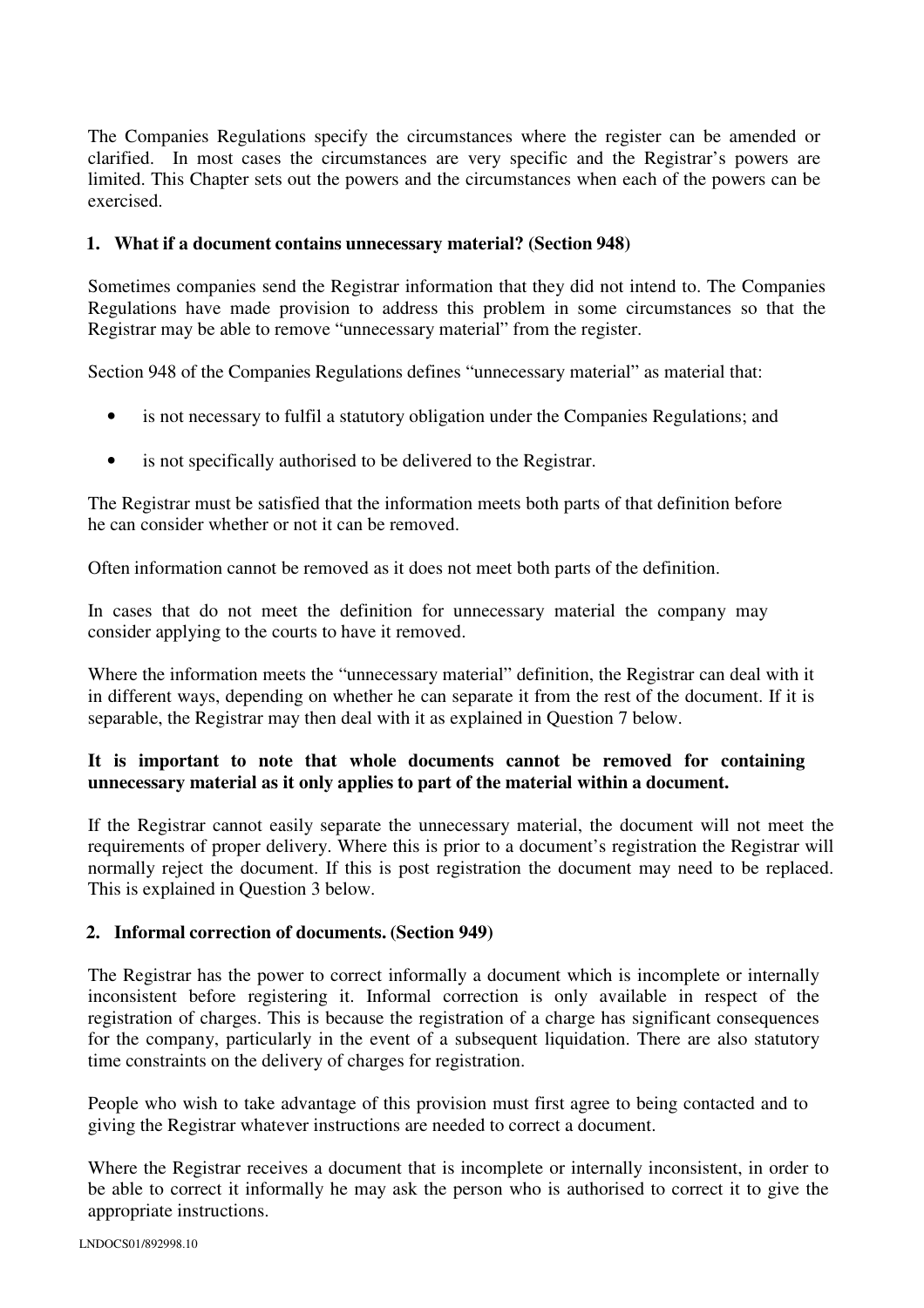An incomplete document is most likely to have information missing from it that the Registrar can insert once he has made enquiries of and received instructions from the person who delivered it. An example might be where the prescribed details on a charge registration form do not agree with those on the charging instrument itself. For obvious reasons the Registrar will never insert a missing signature.

An internally inconsistent document is where information contained within the document is inconsistent with other information delivered as part of the filing requirement. The Registrar may ask the person who is authorised to correct it to give the appropriate instructions.

The Registrar must be satisfied that the person giving the instructions is authorised to do so. This involves setting up a password or code between the Registrar and either the person who delivered the original filing or the person who authenticated it.

Once the Registrar has corrected the document, he treats it as having been delivered when he made the correction.

# **3. What if I need to replace a document? (Section 950)**

The Registrar may accept a replacement for a document previously delivered only if the original filed document:

- did not meet the requirements of proper delivery, (e.g. it was not signed); or
- contained unnecessary material.

The Registrar must be satisfied that the person delivering the replacement document is the person who delivered the original document or is the company to which the original relates. The replacement document must also comply with the requirements for proper delivery. If you wish to file a replacement document, you must send the replacement document accompanied by Form EDF-RP01. The Registrar needs this so that he can link the replacement document with the original. $<sup>1</sup>$ </sup>

In certain circumstances, the court may also order the replacement of a document.

## **4. What happens to the original document?**

The Registrar can decide whether or not to remove the original document in these circumstances, and he will judge each case on its individual merits (see Question 7). His decision may depend on whether it serves the public interest better to leave the document on the register or to remove it.

## **5. What is annotation of the register? (Section 955)**

The Registrar must annotate the register in certain circumstances so that searchers of the register are aware of what he has done, when and why. When annotating the register, the Registrar must annotate the register to record:

the date an original document was delivered:

 $\overline{a}$ 

 $<sup>1</sup>$  Note: there is no obvious rationale for the UK failing to accommodate replacements online.</sup>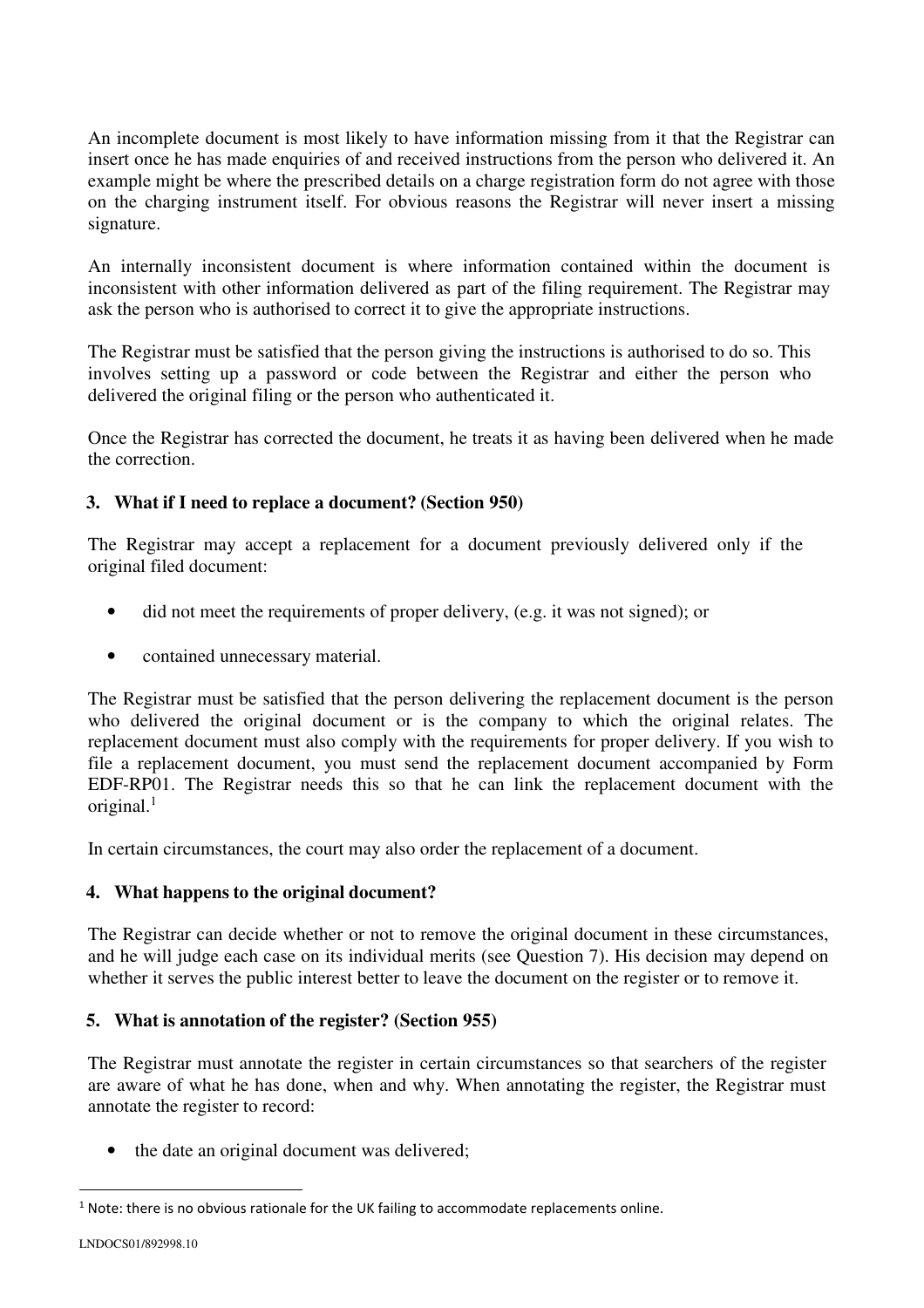- the nature and date of a correction if he has informally corrected a document under section 949 of the Companies Regulations;
- the date of the replacement of a document and the fact that it has been replaced;
- the date and under what power he removed any material, and a description of the material;
- the nature and date of rectification of a document under section 795 of the Companies Regulations; and
- the date of the replacement of a document and the fact that it has been replaced under section 796 of the Companies Regulations.

The Registrar may also annotate the register if he considers that information on it is misleading or confusing. He may use this power, for example, where a statement of capital received from a company shows a different figure to that held by the Registrar. The Registrar may also remove an annotation if it no longer serves a useful purpose.

## **6. What can the Registrar do about inconsistency on the register? (Section 968)**

If the Registrar considers that information in a document delivered to him appears to be inconsistent with other information on the register, he must accept it, but he can then take steps to resolve the inconsistency.

Initially, he may write to the company asking it to resolve the inconsistency by filing another document to correct the register. If they do not comply with this initial request, the Registrar has the power to issue a formal notice of inconsistency to them. This formal notice will:

- state how the information contained in the document appears to be inconsistent with other information on the register; and
- require them to deliver to the Registrar an additional document required to resolve the inconsistency within 14 days of the issue of a notice.

He may also annotate the register to show that there is an inconsistency.

If the company fails to comply with the notice, it and every officer of it who is in default, is guilty of an offence and liable, on summary conviction to a fine.

## **7. What can be administratively removed from the register? (Section 969)**

The Registrar can administratively remove from the register:

- unnecessary material; and
- material derived from a document that has been replaced because it was not properly delivered or was replaced following of an inconsistency notice.

The Registrar cannot remove from the register anything he had to accept, or material whose registration has had legal consequences in relation to the company as regards: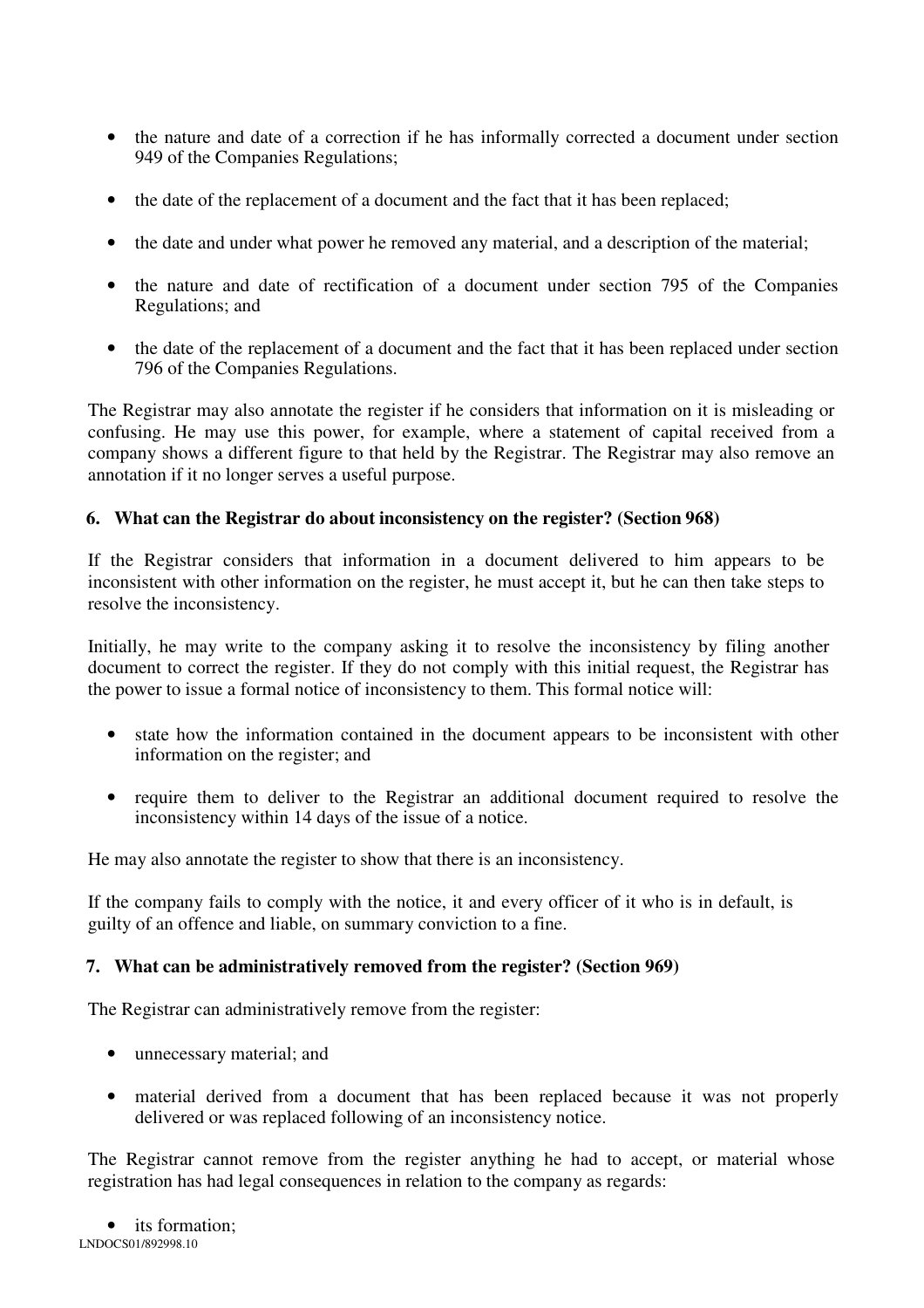- a change of name;
- its re-registration;
- a reduction of capital;
- a change of registered office;
- the registration of a charge; or
- its dissolution.

The Registrar also cannot administratively remove from the register a person's registered service address. Directors, secretaries and others must have such addresses.

## **8. Will the company be informed before any material is removed from its record?**

Yes, unless the removal is at the request of the company. On or before removing any material, the Registrar will give notice to either:

- the person who delivered the material, (if he knows that person's identity, name and address); or
- the company to which the material relates (if notice cannot be given to the person who delivered the material and the identity of the company is known).

The notice must state the date it is issued; what material is to be, or has been, removed and on what grounds.

## **9. What is rectification of the register? (Section 970 and Companies Regulations (Applications for Striking-Off, Register Annotations and Rectifications) Rules 2015)**

This is another power allowing the Registrar to remove material from the register in certain circumstances. This only relates to certain material specified in the Companies Regulations (Applications for Striking-Off, Register Annotations and Rectifications) Rules 2015, and only enables the material to be removed if it:

- derives from anything invalid or ineffective, or was done without the authority of the company; or
	- 辟 is factually inaccurate or is derived from something that is factually inaccurate or forged.
- is factually inaccurate or is derived from something that is factually inaccurate or forged.

The powers are not always limited to removing false documents and can allow the Registrar to remove certain documents or information derived from them which are factually inaccurate. An example of this might include forms containing an error of fact, such as the wrong date of birth for a person.

However, due to the legal status of the registered office address, only the company itself can apply to the Registrar for rectification of a change to its registered office.

## **10. How do I apply?**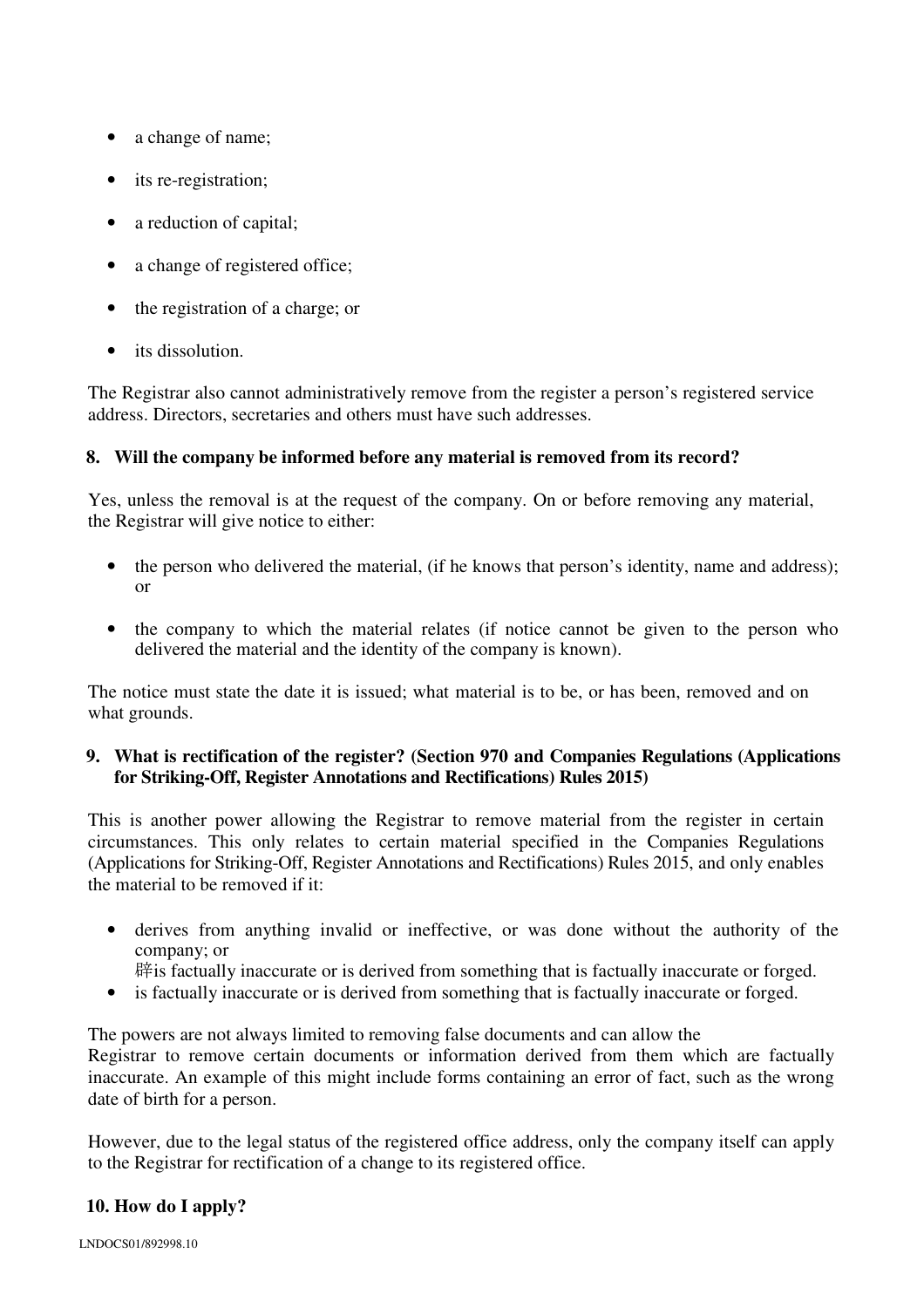Details about how to apply are set out in the Registrar's rules.

## **11. What material does the Registrar's rectification process apply to?**

Details of what material the Registrar's rectification process applies to are set out in the Registrar's rules.

#### **12. Rectification of the register under court order (Sections 971 and 972)**

The Registrar must remove from the register any material:

- that derives from anything that the court has declared to be invalid or ineffective, or to have been done without the authority of the company; or
- that a court declares to be factually inaccurate, or to be derived from something factually inaccurate, or forged,

and that that the court directs to be removed from the register.

The court order must specify what the Registrar must remove from the register and indicate where on the register it is. The court can only order the removal of material whose registration had legal consequences for the company if it is satisfied that:

- the presence of the material has caused, or may cause, damage to the company; and
- the company's interest in removing the material outweighs the interest of any other person in the material continuing to appear on the register.

For a list of the material whose registration had legal consequences see Chapter 2, Question 7.

The court can direct the removal a person's registered service address for the purposes of section 1001 of the Companies Regulations.

The court may also direct that:

- the Registrar must remove any note on the register which relates to the material which is the subject of the order;
- the Registrar shall not make available for public inspection the order itself;
- the Registrar shall make no note on the register as a result of the order; and
- any such note is restricted to the matters specified by the court.

The court may only make such directions if it is satisfied that:

- the presence of the note or an unrestricted note or the availability for public inspection of the court order may cause damage to the company; and
- the company's interest in non-disclosure outweighs the interests of any other person in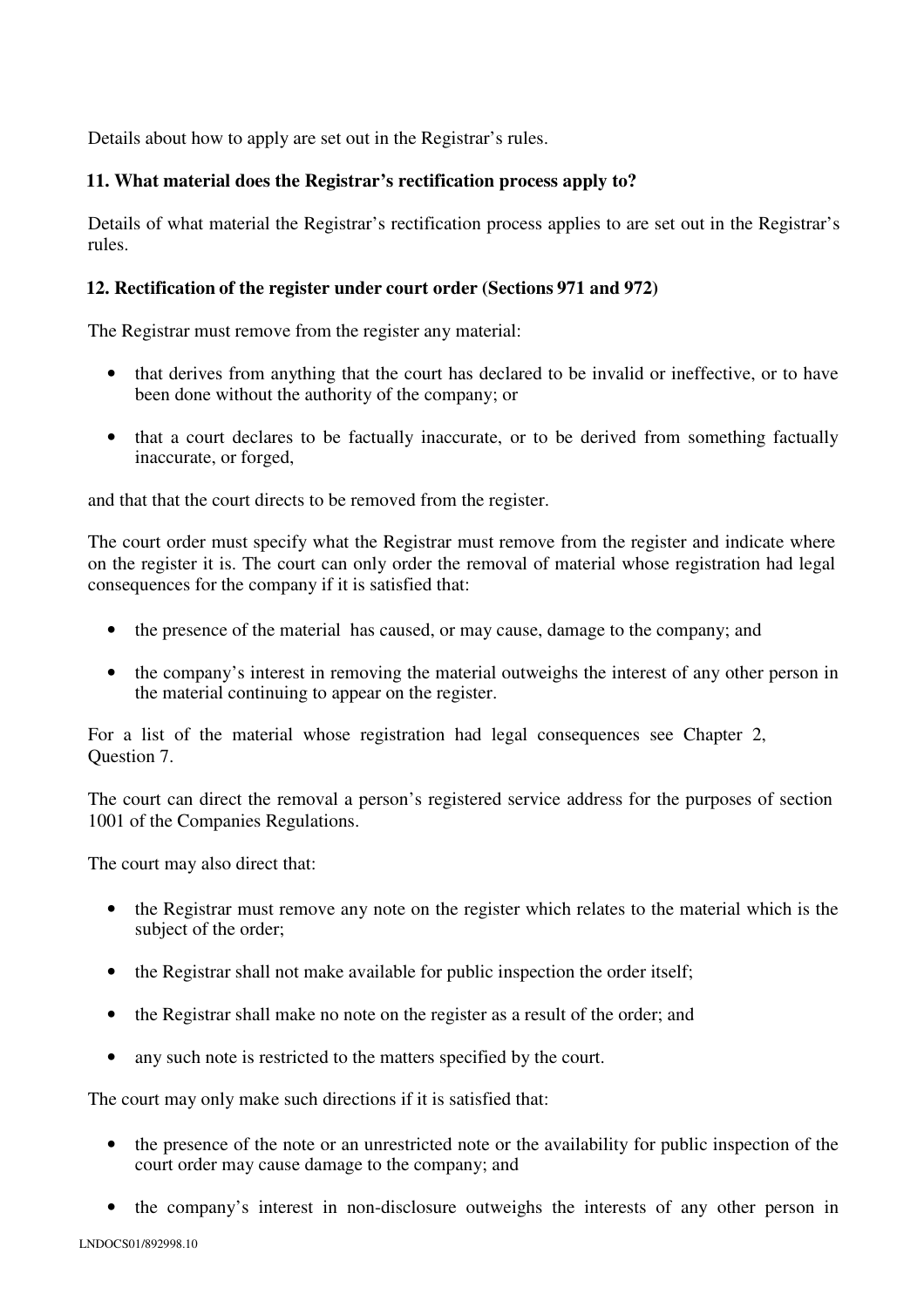disclosure.

## **13. Supplemental Filing - correcting inaccuracies on the register**

In certain circumstances companies may be able to submit another form (known as a 'Supplemental Filing') in order to correct inaccuracies that had been submitted on a form that had been delivered previously to the Registrar under the Companies Regulations.

For example, where an incorrect date of allotment had been previously provided in a 'Return of allotment of shares' (form EDF-SC01), then a Supplemental Filing can be delivered to the Registrar restating all of the information previously provided but with the correct date of allotment.

The Supplemental Filing is placed on the register updating the register but the original form will remain there too. A 'Supplemental Filing' of a form may only be filed if the original form **had been properly delivered** and registered, and inaccuracies appear in the registered material. For each Supplemental Filing a EDF-RP07 will need to be submitted for company forms.

You can submit a 'Supplemental Filing' for the following form types:

- EDF-DS01 Appointment of director, corporate director, secretary or corporate secretary, termination of appointment of director or secretary;
- EDF-DS02 Change of director's, corporate director's, secretary's or corporate secretary's details;
- EDF-SC01 Return of allotment of shares; and
- AR-AR01 Annual Return.

## **Chapter 3 Other Registrar's powers**

#### **1. How long does the Registrar keep documents? (Section 957)**

The originals of documents delivered to the Registrar in hard copy form may, at the sole discretion of the Registrar, be destroyed (provided the information contained in them has been recorded) or returned to the party who delivered them to the Registrar.

Where the Registrar receives a document electronically, he does not have to keep the original document, as long as the information contained in them has been recorded.

#### **2. What about dissolved companies? (Section 958)**

Once a company has been dissolved for 2 years, the Registrar may direct that records relating to it may be removed to such place as is directed by the Board, or otherwise destroyed.

#### **3. Filing of translations (Section 981)**

In some cases, companies are required to deliver translations of documents that they are delivering or have previously delivered to the Registrar.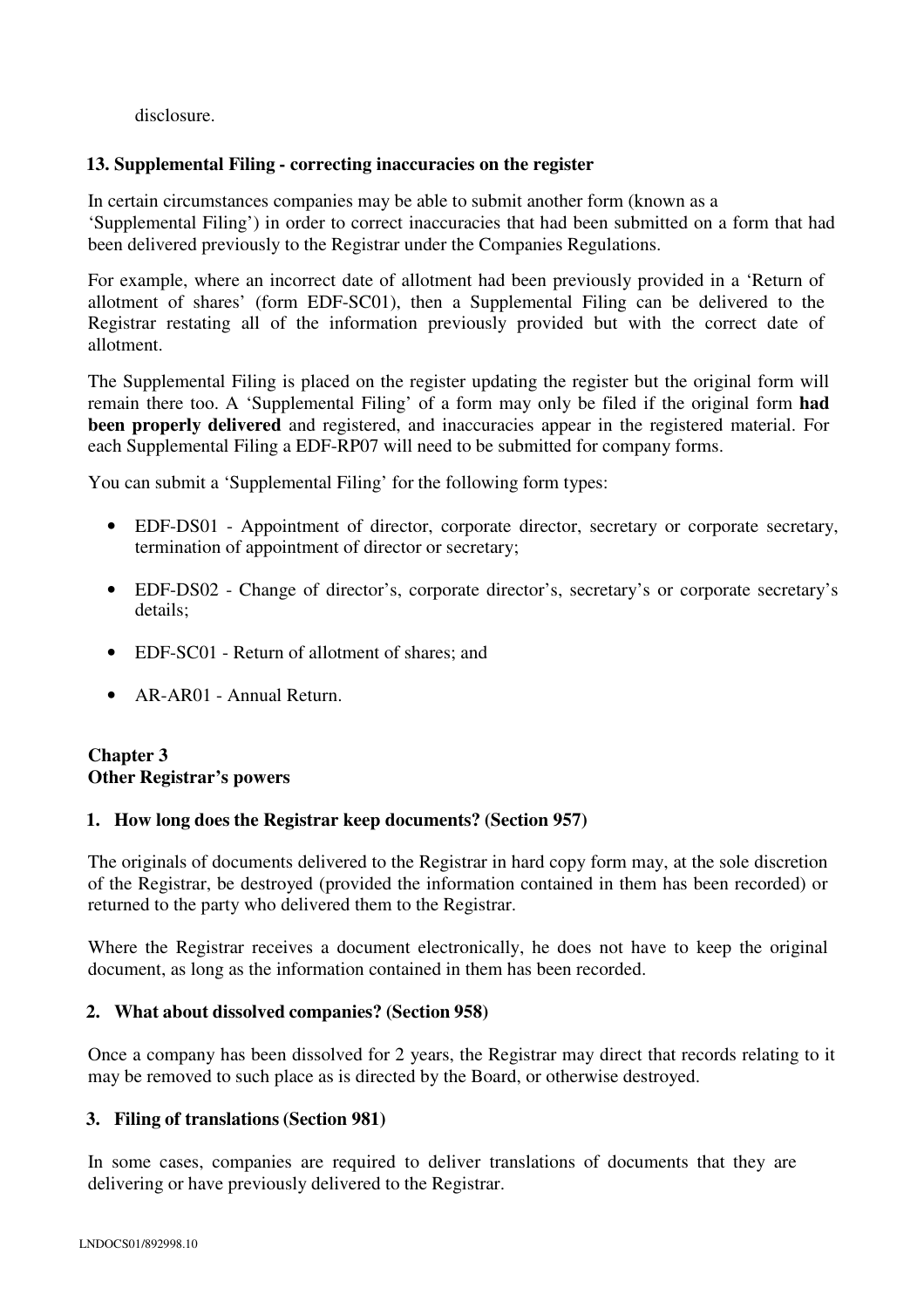If you are required to file a translation you must send the translation accompanied by Form EDF-VT01. The Registrar needs this so that he can link the translated version of the document with the original. If you want to see full details of the Registrar's rules regarding filing translations, please visit our website www.adgm.com.

## **4. Transliteration of names and addresses**

Names and addresses in documents delivered to the Registrar (of both individuals and companies) must only consist of permitted characters and symbols as specified in the Schedule 1 of the Companies Regulations (Business Names) Rule 2015 and (where applicable) their lower case equivalents.

## **5. Certification of documents**

Where a document delivered to the Registrar has to be certified as an accurate translation, or as a correct copy, the Registrar has made rules on who is able to certify documents. If you want to see full details of the Registrar rules on certification, please refer to www.adgm.com.

# **Chapter 4 Quality of documents**

#### **1. What happens to the documents I send to the Registrar?**

We scan the documents and forms you deliver to us to produce an electronic image. We then store the original paper documents and use the electronic image as the working document.

When a customer searches a record, they see the electronic image reproduced online. So it is important not only that the original is legible, but that it can also produce a clear copy.

This Chapter sets out some guidelines to follow when preparing a document for filing with the Registrar.

#### **2. How should I set out documents?**

#### **Documents filed electronically**

Documents filed electronically must comply with the specifications set out by the Registrar in any rules on electronic filing which are released by it.

#### **Paper documents**

Generally, every paper document sent to the Registrar must state in a prominent position the registered name and number of the company. There are a few exceptions to this rule, which are set out in the published Registrar's rules.

Paper documents should be on A4 size, plain white paper with a matt finish. The text should be black, clear, legible and of uniform density. Letters and numbers must be clear and legible so that we can make an acceptable copy of the document. The following guidelines may help:

When you fill in a form please: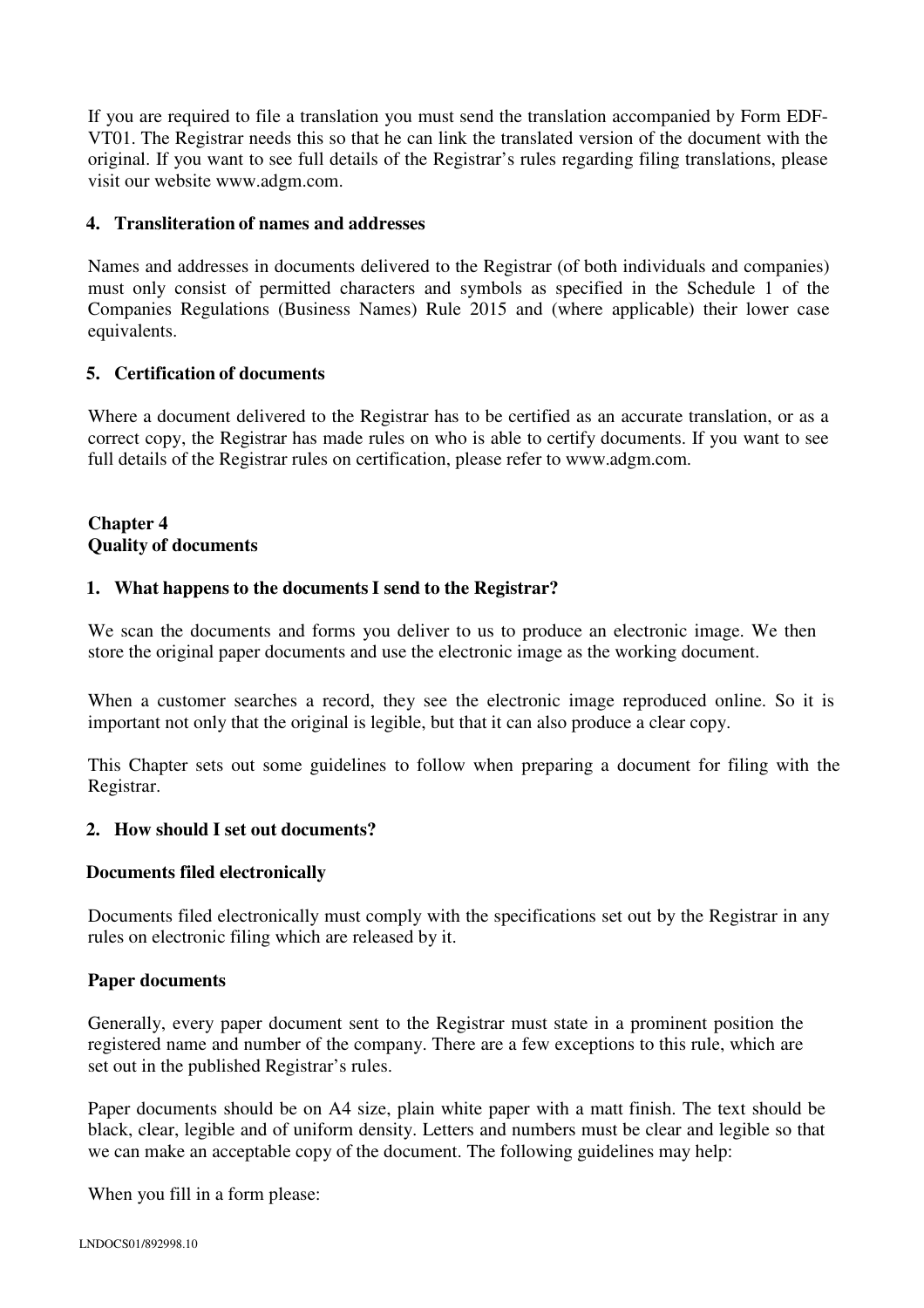- use black ink or black type;
- use bold lettering (some elegant thin typefaces and pens give poor quality copies);
- don't send a carbon copy;
- don't use a dot matrix printer; and
- remember photocopies can result in a grey shade that will not scan well.

## **When you complete other documents, please remember:**

- the points already made relating to completing forms;
- to use A4 size paper with a good margin;
- to supply them in portrait format (that is with the shorter edge across the top); and
- to include the registered number and name on the first page.

#### **3. Where can I find out more about this?**

For further guidance on print requirements please visit our website or email your enquiry or telephone +971 2 3338888.

## **Chapter 5 Further Information**

## **1. How do I deliver information to the Registrar?**

For full details of all the ways of delivering documents to the Registrar, electronically or on paper, please refer to the Registrar's rules which appear on our website. The safest and most secure way to deliver statutory information to the Registrar, once available, will be to use our electronic filing services online. For more information and registration details please visit www.adgm.com.

If you are delivering documents by post or courier and would like a receipt, the Registrar's office will provide an acknowledgement if you enclose a copy of your covering letter with a pre-paid addressed return envelope. We will stamp the copy of your covering letter with the date of receipt and return it to you in the envelope provided.

**Please note**: an acknowledgement of receipt does not mean that a document has been accepted for registration with the Registrar.

**Please note**: the Registrar does not accept any statutory documents by fax, pdf (except for electronically filed certified copies of charge instruments) or by email.

#### **2. Do I have to pay to file documents with the Registrar?**

You do not have to pay a fee for many of the documents that you have to send to the Registrar, but some do require a fee and we will not accept them for registration without it. For full details you should refer to www.adgm.com.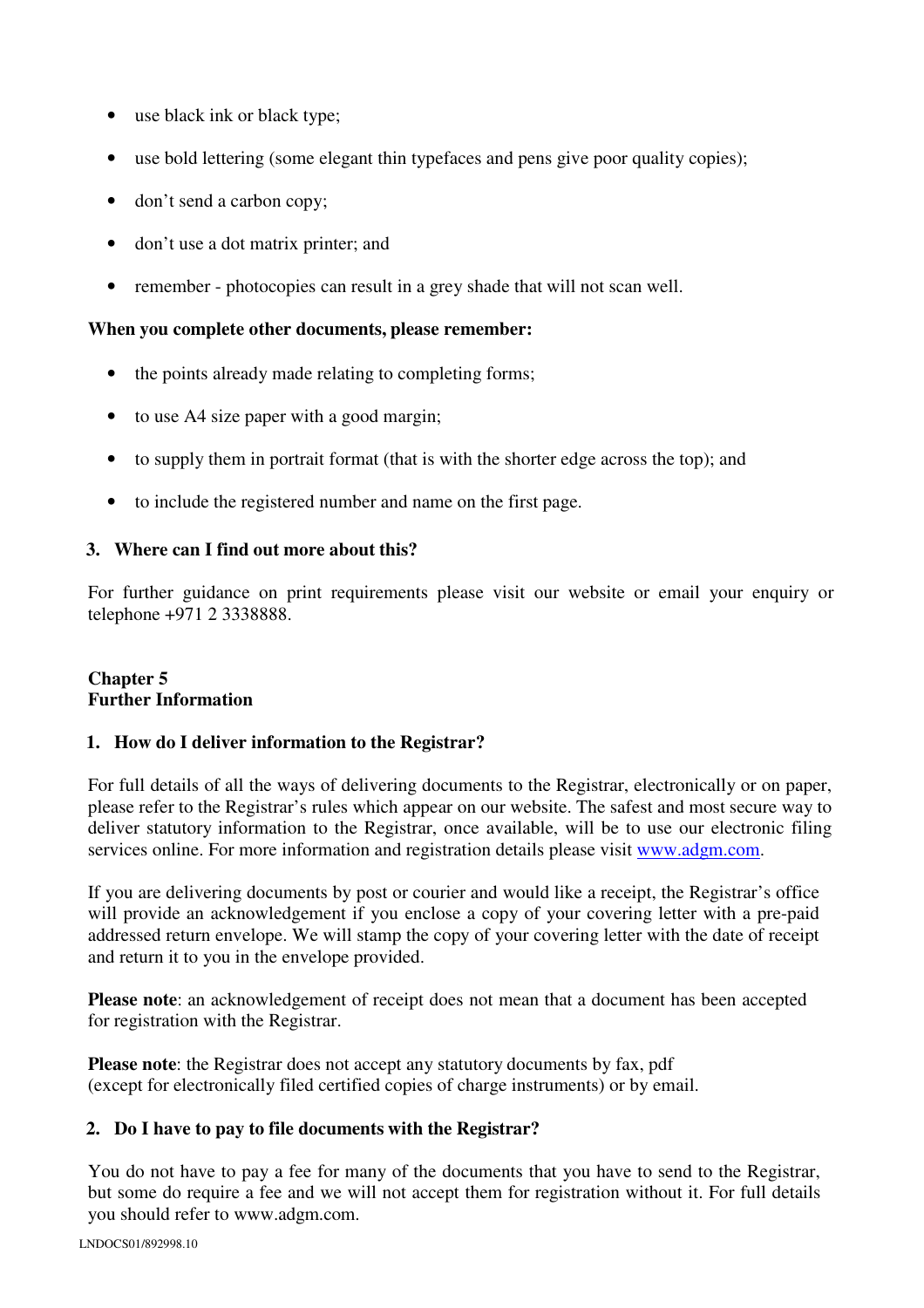## **3. Can I file documents in other languages?**

The Companies Regulations require that you deliver documents to the Registrar in English. In very limited circumstances companies can deliver the following documents in languages other than English if the document is accompanied by a certified translation into English:

- agreements required to be forwarded to the Registrar under Chapter 3 of Part 3 of the Companies Regulations;
- $\bullet$  documents required to be delivered under section 390(2)(f) of the Companies Regulations (company included in accounts of larger group: required to deliver copy of group accounts);
- certified copies delivered under Part 24 (company charges); and
- any other documents specified in the rules made by the Board.

## **4. Where do I get forms?**

All statutory forms and guides are available, free of charge from the Registrar. The quickest way to get them is on our website or by telephoning + 971 2 3338888.